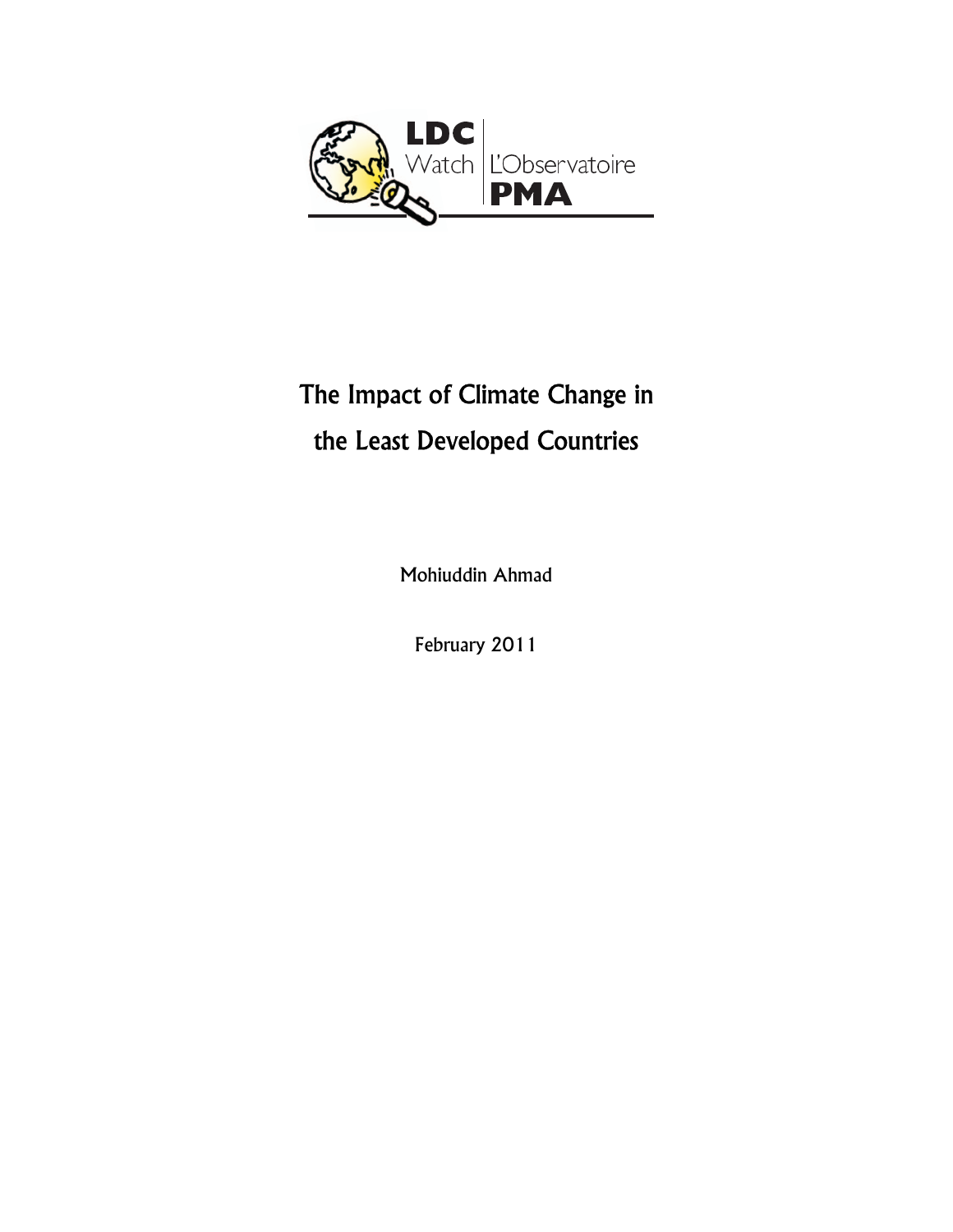"We have been sustained by the ocean for two million years, and it has been bountiful and continues to yield to us its bounty. We have now learned that this harmony could be interrupted by the actions of nations very distant from our shores... We, the people's of the South Pacific Region, appeal to you in *a common voice, the voice of those who may become the first victims of global warming… to ensure the survival of our cultures and our very existence and to prevent us from becoming 'endangered species' or the dinosaurs of the next century…"*

> *‐ Ernest Beni, Vanuatu's principal delegate, addressing the IPCC Response Strategies Working Group, Geneva, October 1989.<sup>1</sup>*

#### **Context**

Much discussion and debate are going on around the issue of Climate Change. Why so much commotion and despair about it? Because it has resulted from unprecedented economic growth, but at very high social and environmental costs. When economic growth and prosperity in one part of the planet affects the livelihoods of the peoples in other parts and thereby threatens the fabric of human relations to nature, it becomes a serious concern for all. We must address this issue in its totality. In this discussion, climate change, natural resources, sustainable development and equity and justice need to be discussed together, as they are inter‐linked.

#### **Natural Resources**

 $\overline{a}$ 

Some resources occur naturally within environments. Natural resource is often characterized by

amounts of biodiversity existent in various ecosystems. These are mainly of two types.

- Biotic: Biotic resources are obtained from the biosphere, such as forests, animals, birds, fish and other marine organisms. Mineral fuels, such as coal and petroleum, are also included in this category because they are formed from decayed organic matter.
- Abiotic: Abiotic resources include non‐living things including land, water, air and ores (such as gold, iron, copper, silver, etc).



These together define the ecosystem that refers to

the combined physical and biological components of an environment. An ecosystem is generally an area within the natural environment in which physical (abiotic) factors of the environment function together with interdependent (biotic) organisms within the same habitat to create a harmonious system.

 $1$  The Greenpeace Report (1990). Global Warming, Oxford University Press.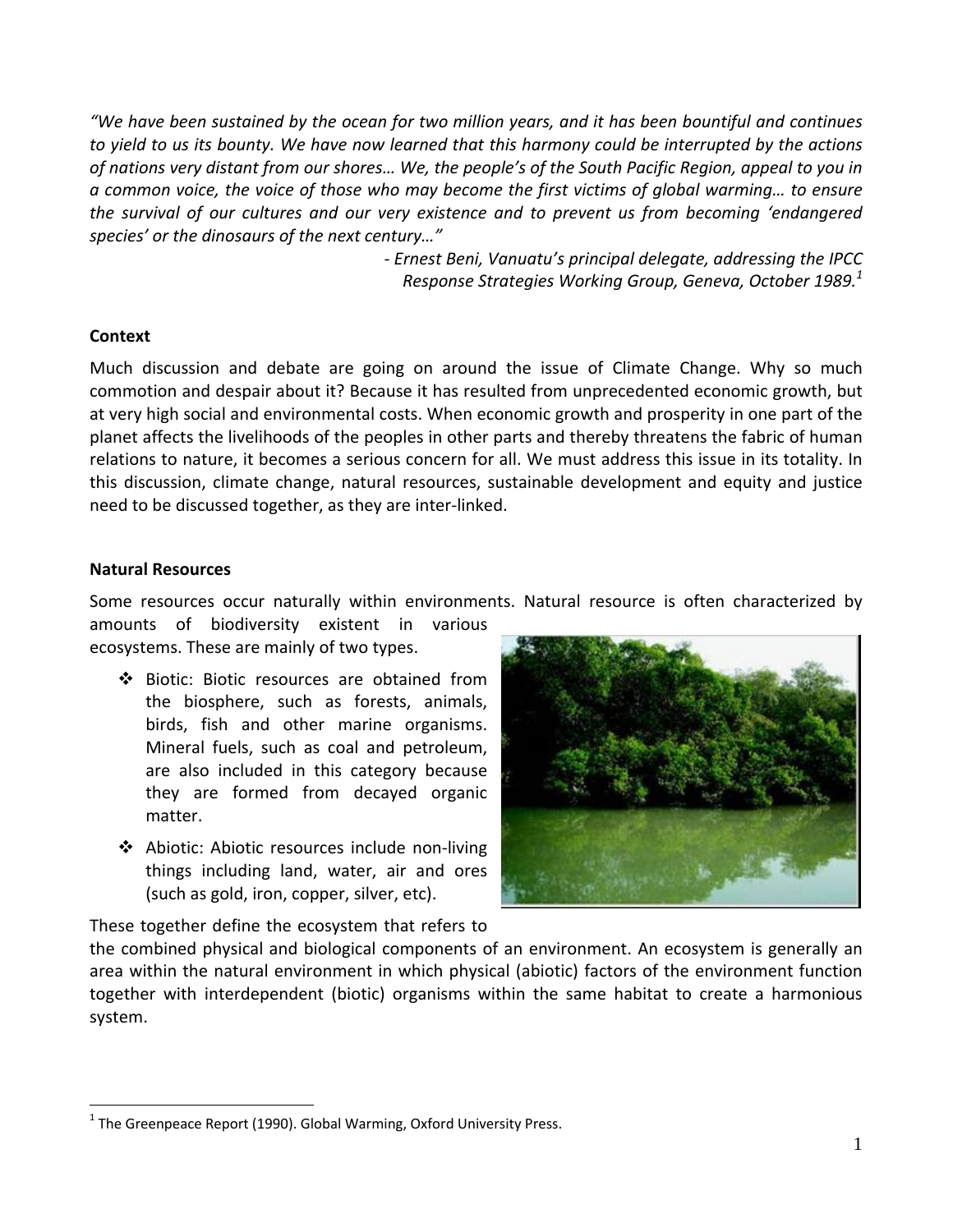Natural resources are derived from the environment. Many of these are essential for our survival, while others are used for satisfying our wants. With respect to future use, natural resources are of two types, renewable and non‐renewable.

- \* Renewable resources are those which can be replenished or reproduced easily. Some of these like sunlight, air, wind, etc are continuously available and their quantity is not affected by human consumption. Many renewable resources can be depleted by human use, but may also be replenished, thus maintaining a flow. Some of these like agricultural crops take a short time for renewal; others like water take a comparatively longer time, while still others like forests take even longer.
- Non‐renewable resources are formed over very long geological periods. Minerals and fossil fuels are included in this category. Since their rate of formation is extremely slow, they cannot be replenished once they get depleted. The metallic minerals can be re‐used by recycling them. But coal and petroleum cannot be recycled.



# **Sustainable Development**

Sustainable development is defined as balancing the

fulfillment of human needs with the protection of the natural environment. Report of the Brundtland Commission (Our Common Future, 1987), defined sustainable development that "meets the needs of the present without compromising the ability of future generations to meet their own needs."

The global quest for sustainable development reached a wider dimension about four decades ago and has been further reinforced by subsequent initiatives, such as,

- Stockholm Conference on Human Development (1972);
- The Brundtland Commission, formally the World Commission on Environment and Development (WCED), convened by the United Nations in 1983;
- The UN Conference on Environment and Development, also known as the Rio Summit (Earth Summit) in 1992 (UNFCC, CBD, Earth Charter, Forestry Principles, Agenda 21);
- Commission for Sustainable Development (CSD) established by the UN to ensure effective follow‐up to the Rio Summit;
- The World Summit on Sustainable Development (WSSD) or Earth Summit in 2002 and the adoption of the Johannesburg Declaration on Sustainable Development.

Sustainability is an all‐encompassing concept for human progress that combines necessary social, economic and environmental aspects. This may be understood with the help of the following Figure (Figure 1)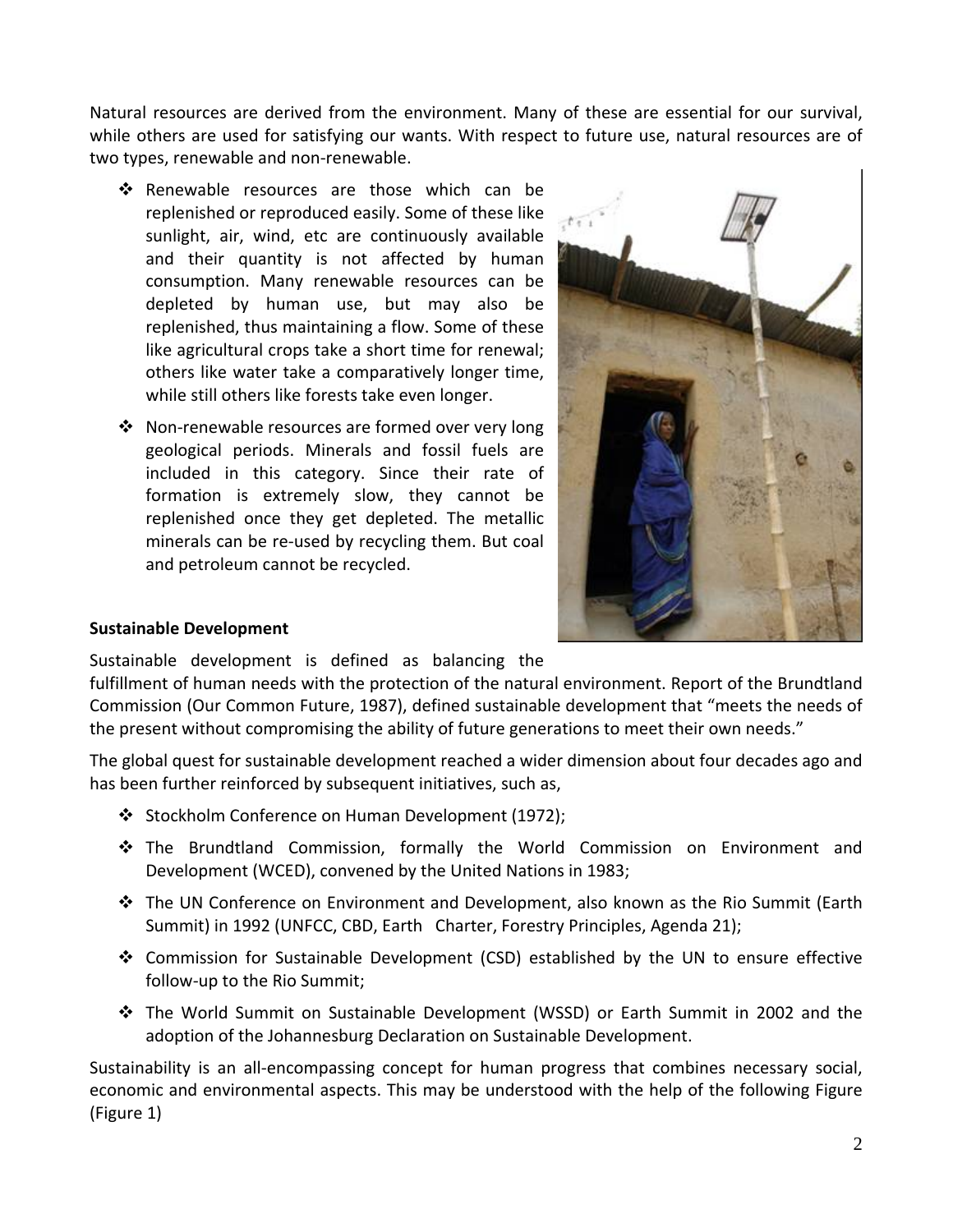



### **Climate Change**

Climate in a conventional context is defined as the average weather (temperature, precipitation, and wind) over 30 years or more. Climate change is a natural phenomenon. But the unprecedented rapid change of climate in recent decades is human induced. The United Nations Framework Convention on Climate Change defines climate change as "a change of climate which is attributed directly or indirectly to human activity that alters the composition of the global atmosphere and which is in addition to natural climate variability observed over comparable time periods". In the latter sense, climate change is synonymous with global warming.

Increased greenhouse gas (GHG) emission and concentration into the atmosphere following industrial growth and burning of fossil fuel, the planet is becoming warmer and consequently climate is changing. Precipitation pattern and temperature regimes are changing as well.

Climate change is causing increase in catastrophic weather events like flood, drought, cyclone, storm surge, sea level rise, salinity intrusion into the country side, vector‐borne disease, loss of biodiversity, change in cropping pattern and health hazard.

### **Climate Change and Sustainable Development**

Climate change threatens the natural and social balance and challenges sustainable development. To overcome challenges and to maintain sustainability, it is necessary to protect our past development gains from increased hazards following climate change and at the same time adjust our development processes considering changing climate parameters.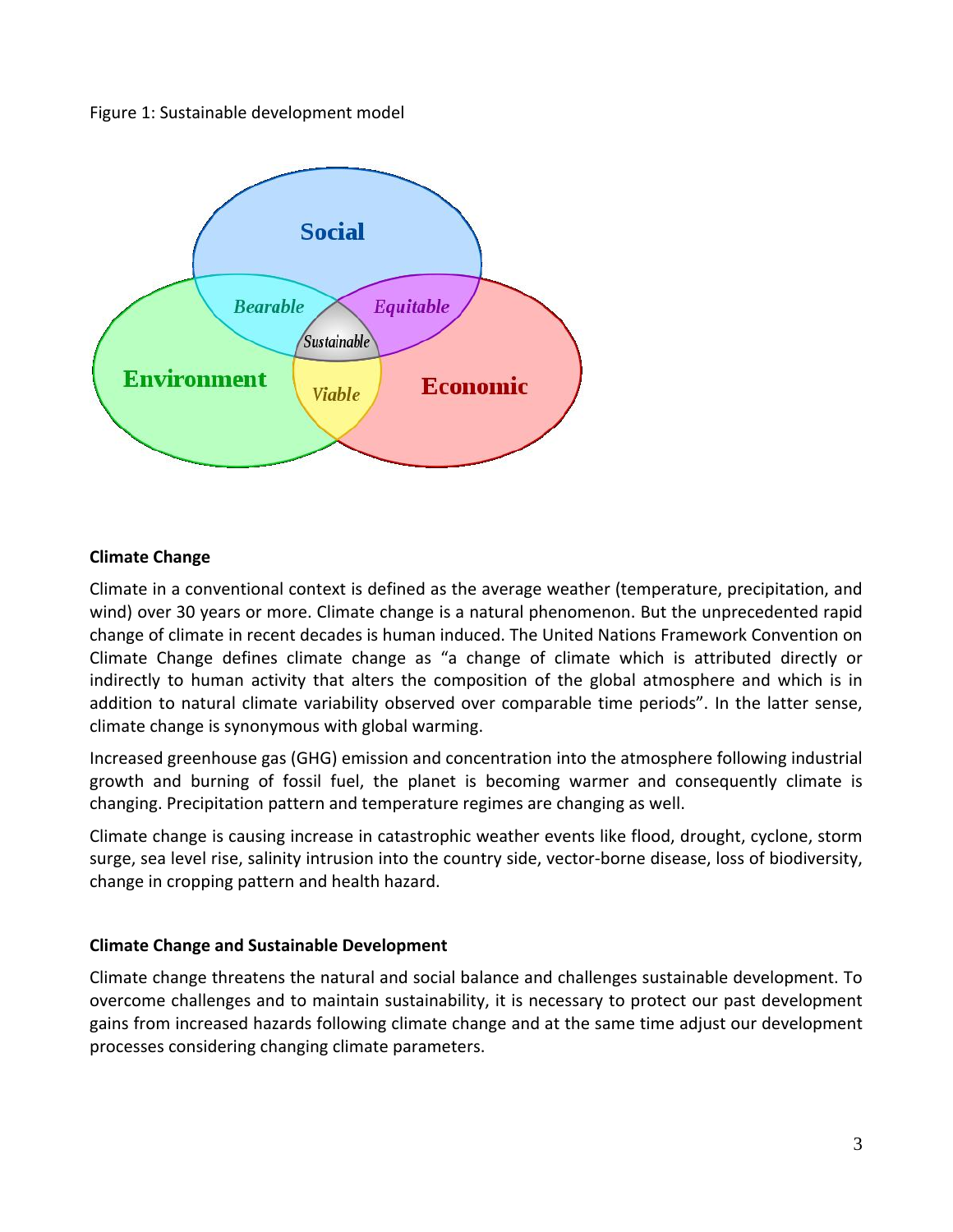Discussions and negotiations are going on among different stakeholders how to address the issue of climate change. Consensus has been reached on certain issues and sharp disagreements are observed on many more issues. It is widely agreed by many that urgent attention is needed for the following:

- Stop climate change through stabilizing GHG concentration in the atmosphere (1990 level) in the long term;
- $\clubsuit$  Device, design, develop, pilot and implement adaptation strategies and measures as a medium term intervention;
- $\cdot$  Cope with the deteriorating situation reducing disaster risks and increasing resilience of the communities and ecosystems through appropriate interventions.

Adaptation has a limit and ultimate solution is to stabilize GHG in the atmosphere reducing emission and thereby stabilizing climate system.

# **Equity**

Equity is about fairness. It means that there should be a minimum level of income and environmental quality below which nobody falls. Within a community it also means that everyone should have equal access to community resources and opportunities, and that no individual or group of people should be asked to carry a greater environmental burden than the rest of the community as a result of actions taken at the local, national and the global level. It is generally agreed that equity implies a need for fairness (not necessarily equality) in the distribution of gains and losses and the entitlement of everyone to an acceptable quality and standard of living.

Intergenerational equity is an important dimension of equity. The idea behind not reducing the ability of future generations to meet their needs is that, although future generations may gain from economic progress, those gains may be more than offset by environmental deterioration. Most people would acknowledge a moral obligation to future generations, particularly as people who are not yet born can have no say in decisions taken today that may affect them.

There are two different ways of looking at the need to ensure that future generations can supply their needs. One is to view the environment in terms of natural resources or natural capital that is available for wealth creation, and to say that future generations should have the same ability to create wealth as we have. Therefore, future generations will be adequately compensated for any loss of environmental amenity by having alternative sources of wealth creation. This is referred to as 'weak sustainability'. The other way is to view the environment as offering more than just economic potential that cannot be replaced by human‐made wealth and to argue that future generations should not inherit a degraded environment, no matter how many extra sources of wealth are available to them. This is referred to as 'strong sustainability'.

Equity can also be applied across communities and nations within one generation. The reason that intra‐generational equity is a key principle of sustainable development is that inequity is a cause of environmental degradation. Poverty deprives people of the choice about whether or not to be environmentally sound in their activities.

High levels of affluence are perhaps even more damaging to the environment as they are accompanied by high levels of consumption, which lead to resource depletion and waste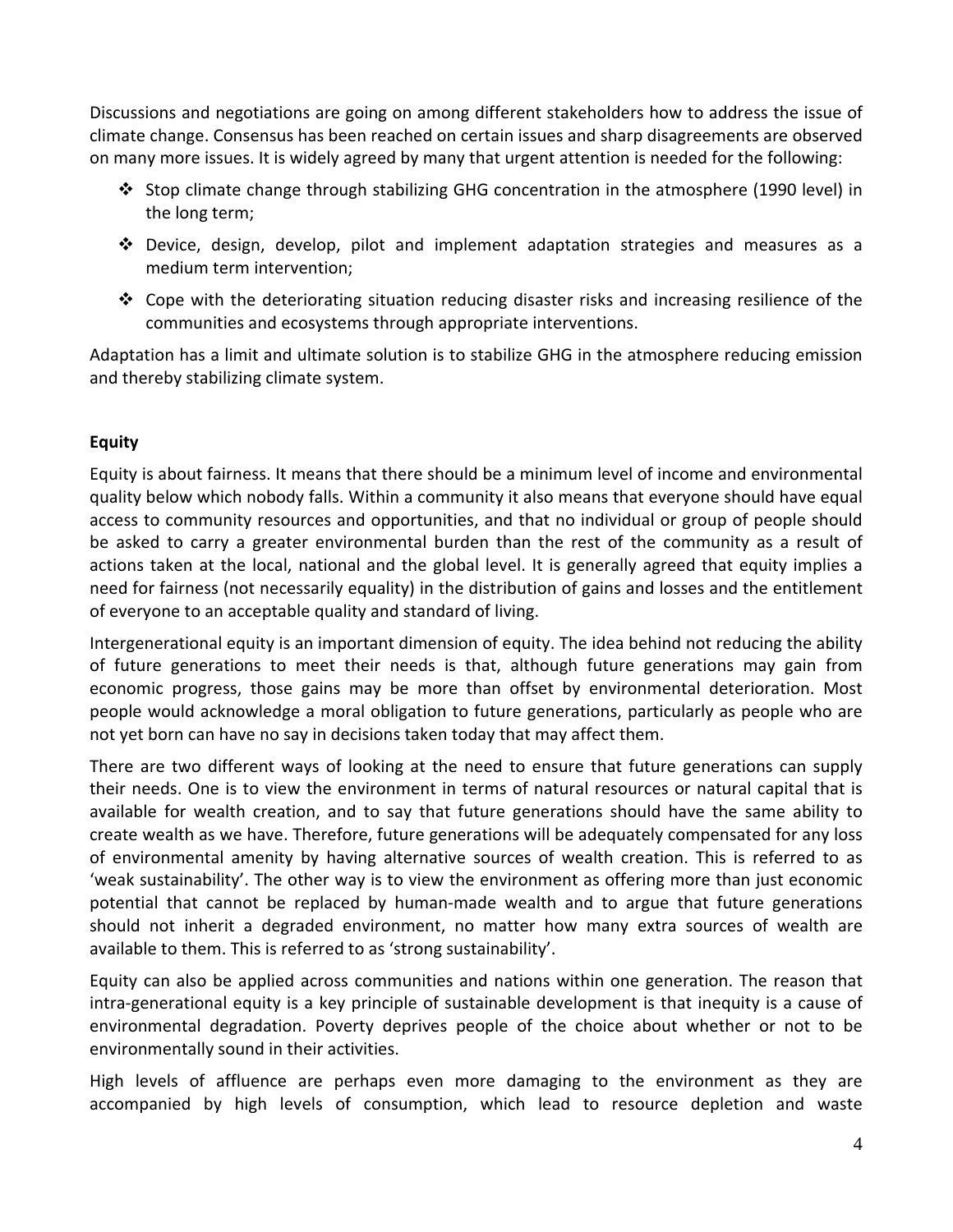accumulation. Many environmental problems, such as global warming and chemical contamination, are results of affluence rather than poverty.

## **Ecosystems and Poverty**

Ecosystem services that keep life on earth going and maintain biodiversity contribute to human welfare. Ecosystems are being degraded because of climate change, adversely affecting human wellbeing, human security and freedom of choice. Degradation of ecosystems poses a barrier to the advancement of the Millennium Development Goals and to the MDG targets for 2015. Many of the regions facing the greatest challenges in achieving the MDGs overlap with the regions facing the greatest problems related to the sustainable supply of ecosystem services. The regions include sub‐ Saharan Africa, Central Asia, and parts of South and Southeast Asia, as well as some regions in Latin America. Sub‐Saharan Africa has experienced increase in maternal deaths and income poverty (those living on less than \$1 a day) and the number of people living in poverty is likely to rise from 315 million in 1999 to 404 million by 2015. $^2$ 

## **Impact of Climate Change**

 $\overline{a}$ 

Although LDCs contribute little to global warming, accounting for less than one percent of the world's total GHG emissions, they will be disproportionately affected by climate change. Along with their economic weaknesses, their geographical location and high dependence on natural resources as a source of livelihoods and national income render them particularly vulnerable to climate change. $3$  Estimates show that "for every  $1<sup>0</sup>$  C increase in average global



temperatures, annual average growth in poor countries could drop by 2‐3 percentage points, with no change in the growth performance of rich countries".<sup>4</sup> Taken together, these estimates for global warming and trends in natural disasters in LDCs show some evidence of the potential linkage between rising world temperatures and the frequency of natural disasters.<sup>5</sup> Despite low emissions of GHG, LDCs are hit by increasing number of disasters (Table 1).<sup>6</sup>

<sup>&</sup>lt;sup>2</sup> World Resources Institute (2005). Ecosystems and Human Well-Being, Washington, DC.<br><sup>3</sup> UN-OHRLLS (2009). The impact of climate change on the development prospects of the least developed countries and

small island developing states, New York.<br><sup>4</sup> UN-DESA (2009). World Economic and Social Survey 2009, New York.<br><sup>5</sup> United Nations (2010). The Least developed Countries Report 2010, New York.<br><sup>6</sup> UNCTAD. Statistical Tables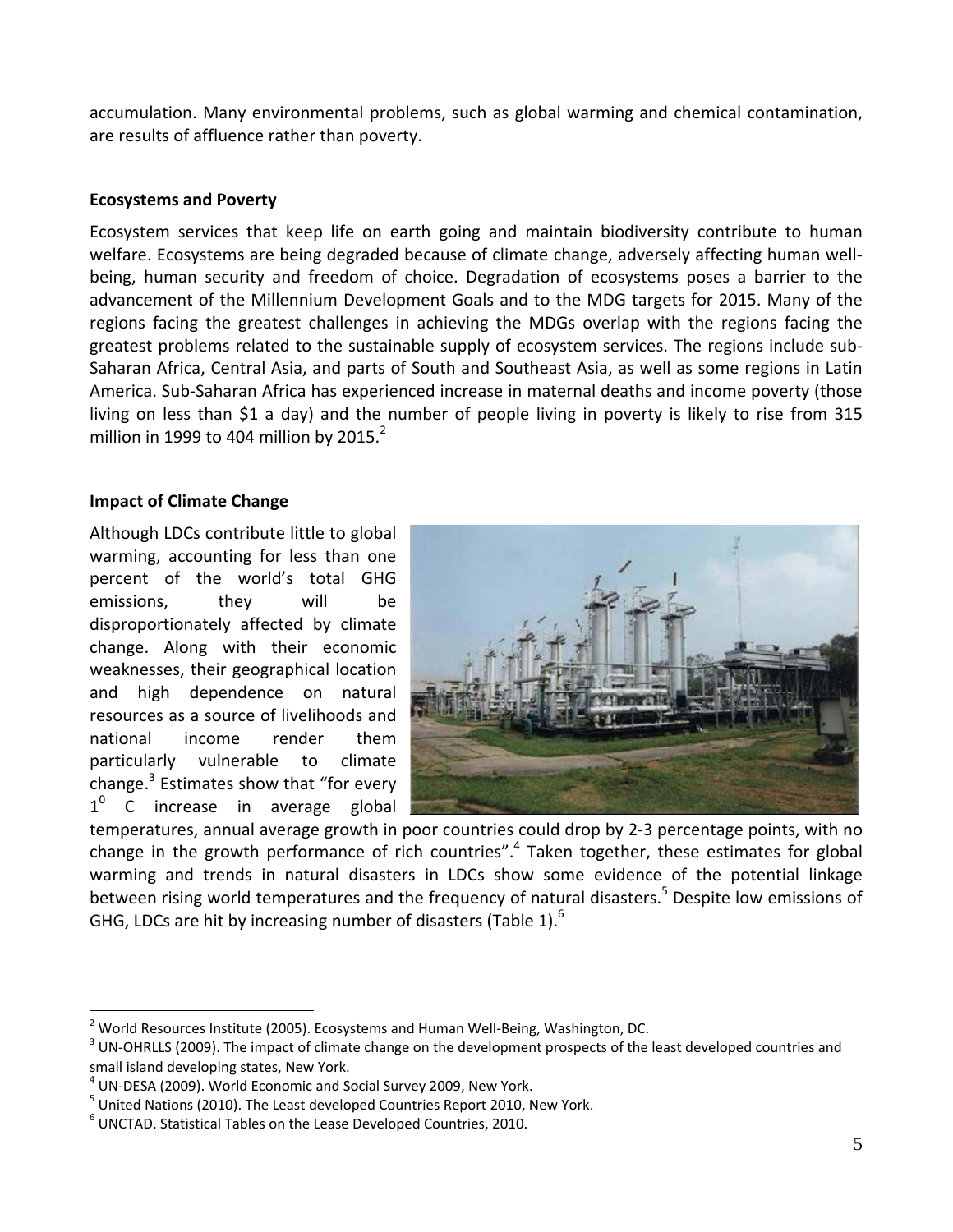| Country group            | Carbon Dioxide<br>emissions/capita<br>(metric ton) |      | Forest<br>area (%<br>change) | Number of natural<br>disasters |      |      |      |
|--------------------------|----------------------------------------------------|------|------------------------------|--------------------------------|------|------|------|
|                          | 1990                                               | 2000 | 2008                         | 1990-<br>2008                  | 1990 | 2000 | 2009 |
| <b>LDCs</b>              | 0.1                                                | 0.1  | 0.2                          | $-9.4$                         | 34   | 107  | 89   |
| LDCs: Africa & Haiti     | 0.1                                                | 0.2  | 0.2                          | $-5.3$                         | 16   | 70   | 57   |
| LDCs: Asia               | 0.2                                                | 0.2  | 0.3                          | $-17.2$                        | 6    | 18   | 11   |
| LDCs: Islands            | 0.5                                                | 0.6  | 0.7                          | $-7.4$                         | 8    | 29   | 25   |
| All developing countries | 1.6                                                | 1.9  | 3.0                          | $-5.6$                         | 168  | 365  | 303  |

Table 1: Indicators on environment and natural disasters

Some country level examples from different regions are cited below that explain the plight of the people.

### *Bangladesh*

Incidence of disasters like floods, cyclones and land erosion significantly affects lives and properties of the coastal households. Records of the last 200 years show that at least 70 major cyclones have hit the country. Since 1970, nearly one million people died due to catastrophic cyclones. An analysis based on occurrence of cyclones over a 50‐years time interval



shows an increasing trend of cyclone occurrence.<sup>7</sup>. Tens of thousands of people are displaced because of cyclones and end up as environmental refugees, crowding in urban slums. Over 106,000 people were displaced due to water logging caused by the recent cyclone *Aila* that hit the Bangladesh coast in 2009. $^8$ 

#### *Ethiopia*

 $\overline{a}$ 

Ethiopia is vulnerable to climate change because of its geographic exposure, high incidence of poverty and social inequality. Sura Waqqo (52) is an agro‐pastoralist in southern Ethiopia. To him, climate change means increasing incidence of prolonged drought. "It is drought and

<sup>&</sup>lt;sup>7</sup> PDO-ICZMP (2006), State of the Coast 2006, Water Resources Planning Organization, Bangladesh, Dhaka. <sup>8</sup> SAAPE (2010). Poverty & Vulnerability Cycles in South Asia, Kathmandu.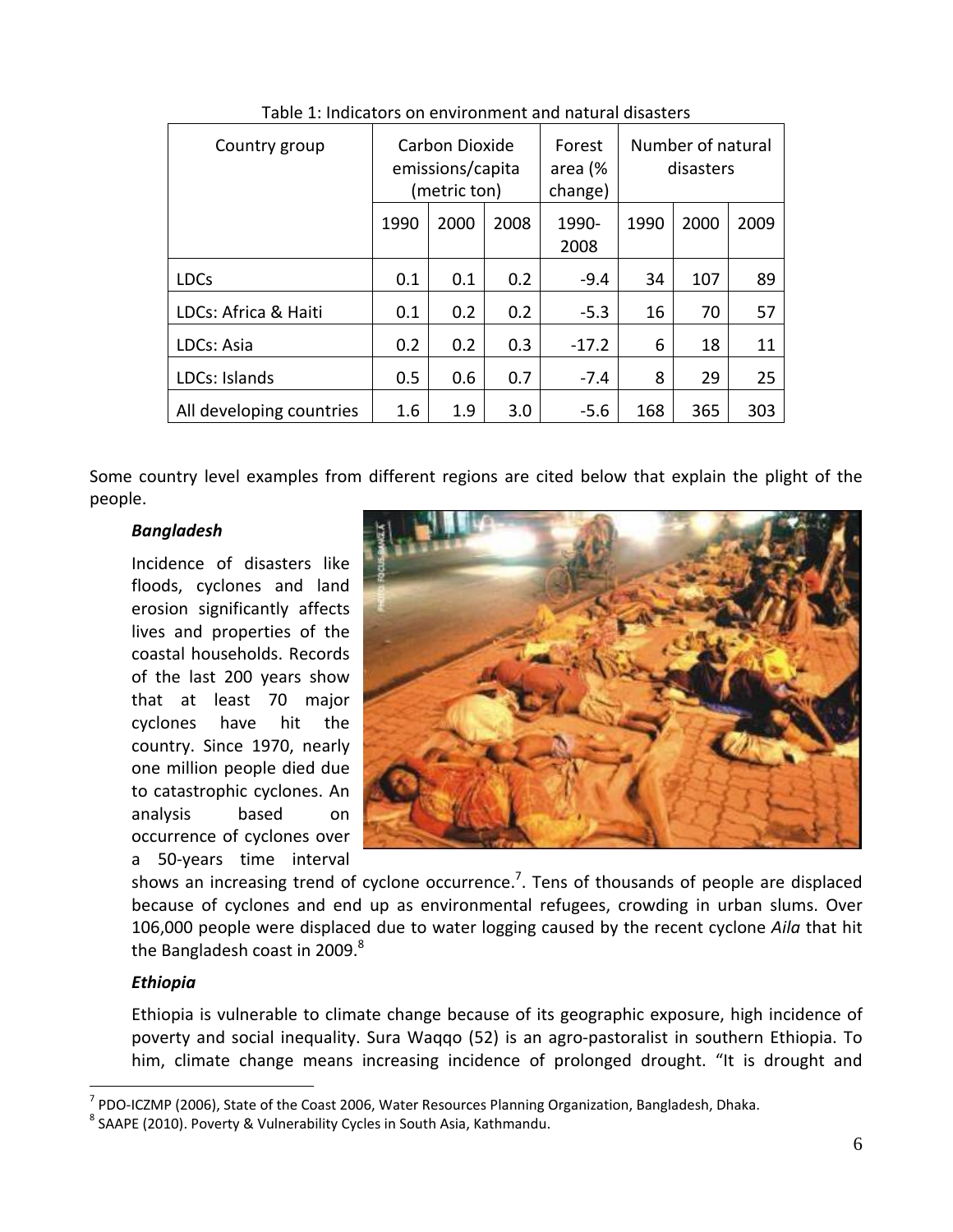disease caused by the lack of God's rain and the change in the wind system. The wind and the burning sun are bringing diseases and illness to our children and cattle. Our trees, which are the sources of our food, medicine and shelter, are dying and toxic weeds and thorny bushes are rapidly invading our grazing areas".<sup>9</sup>

# *Nepal*

Nepal is highly vulnerable to devastation from climate change. Despite its narrow width from north to south, the country spans a remarkably wide altitude range, from slightly above the sea level to the peaks of the Himalayan range. Notwithstanding its negligible contribution to GHG, Nepal's economy and livelihoods could suffer greatly from climate change. Agriculture is heavily dependent on rainfall. Any variations in the hydrological cycle could severely affect its economy and people's livelihoods. Should one of the country's 2,000 glacial lakes burst its banks, the resulting floods could cause havoc downstream.<sup>10</sup>

# *Senegal*

The severest impact of climate change on fishers is the rise in recent years of the phenomenon of migration that has led thousands of young people to give up their activities and they are migrating to Europe by taking all the risks. Some of them transformed their rickety boats to go to the Canary Islands. Women fishers who control the processing sector are being affected by the disappearance of their work centers and habitats. With more men attempting to migrate, situation of these women have become more precarious. $^{11}$ 

# *Solomon Islands*

Patson Baea (48) has lived all his life on a coral island that is disappearing into the sea. "December is the worst because of the North wind blowing the waves onto the island. The coastline is washing away, two to four feet every year. Tides are getting very high." Baea fears that he and his family may have to leave the island that his parents owned before him. "For me, my life has been on this island, and me, I'd wish to stay on until I'm dead", he says.<sup>12</sup>

# **Coping with Climate Change**

We are now in a state of uncertainty. Many industrialized countries in the North and some emerging economies in the South are resisting climate negotiations in some way or other. "In order to fulfill the principles of equity and common but differentiated responsibilities, the international community needs to allocate responsibility to those who have primarily contributed to the problem for the crisis and recognize the vulnerability of those who have to bear the greatest burden of adjustment to climate change". $^{13}$ 

Recent proposals to improve the existing burden and cost-sharing mechanisms are contained in the Greenhouse Development Rights Framework and the Responsibility‐Capacity (GDRFC) Index. They

 $\overline{a}$ 

 $9$  LDC Watch (2009). Civil Society Position from the LDCs – Upholding the Spirit of Rights and Justice at the COP 15 in

Copenhagen, Kathmandu.<br><sup>10</sup> Social Watch (2010). Social Watch Report 2010, Montevideo.<br><sup>11</sup> LDC Watch (2009). Op cit.<br><sup>12</sup> LDC Watch (2009). Ibid.<br><sup>13</sup> United Nations (2010). Op cit.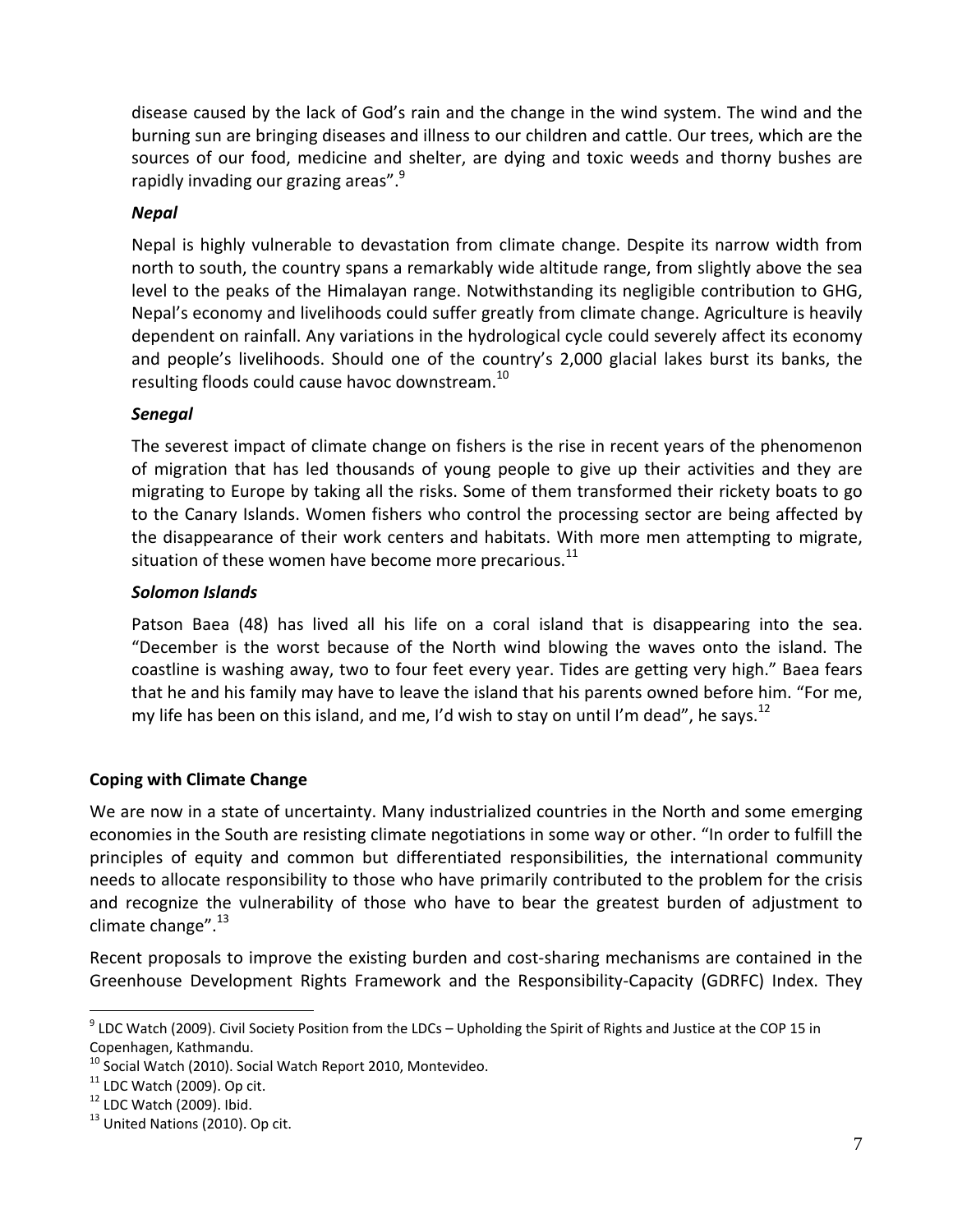include mechanisms for allocating responsibility based on a combination of emissions and incomes per capita and entitlements related to global per capita emission targets. Table 2 shows the results of the GDRFC index for LDCs and other groups. Hypothetically, using the indicator to establish contributions to a \$250 billion per annum global climate fund in 2010, the LDCs' share would be \$0.25 billion, that of Annex 1 countries<sup>14</sup> would be \$192.5 billion and non-Annex 1 countries \$57.5 billion.<sup>15</sup>

| Countries     | 2010       |                        | RCI (Responsibility Capacity Index) |      |      |  |  |
|---------------|------------|------------------------|-------------------------------------|------|------|--|--|
|               | Population | GDP/capita<br>(PPP \$) | 2010                                | 2020 | 2030 |  |  |
| <b>LDCs</b>   | 11.7       | 1,274                  | 0.1                                 | 0.1  | 0.1  |  |  |
| Annex 1       | 18.7       | 30,924                 | 77                                  | 69   | 61   |  |  |
| Non-Annex 1   | 81.3       | 5,096                  | 23                                  | 31   | 39   |  |  |
| High income   | 15.5       | 36,488                 | 77                                  | 69   | 61   |  |  |
| Middle income | 63.3       | 6,226                  | 22                                  | 30   | 38   |  |  |
| Low income    | 21.2       | 1,599                  | 0.2                                 | 0.3  | 0.5  |  |  |

Table 2: Greenhouse development rights (% of global, unless otherwise indicated)

Source: Worldwatch Institute (2009). State of the World: Into a Warming World, www.worldwatch.org/node/5984

The Copenhagen Accord emerging from the UNFCC's 15<sup>th</sup> session of the Conference of the Parties (COP) has included pledges to scale up financing for "developing countries" up to \$30 billion during 2010-12 for adaptation and mitigation. This amount is far less than the estimates for such financing. There are other commitments to mobilize \$100 billion for mitigation measures from a mixture of bilateral and multilateral public and private sources of finance. This does not represent a commitment for financing per se; it merely commits to mobilizing resources. Given the scale of the challenge, it is critical to ensure sufficient financing for international climate adaptation and mitigation and the sustainability and predictability of the financial flows. LDCs are more susceptible to economic shocks due to their structural weaknesses. Their requirements for a stable source of climate‐related finance to buffer the unpredictable impacts of climate change and shift to climate‐ friendly economic investments is therefore more pressing.<sup>16</sup>

While the impoverished countries and their partners in other parts of the world should work together and struggle relentlessly to push forward the agenda of reversing current trend of climate change, at the same time we have to prepare ourselves to cope with impending dangers. One way to cope with climate change is to prepare for Climate Resilient Sustainable Development. This includes defining risk environment, responding to climate change through enabling processes and actions and institutional facilitation.

A Disaster Risk Reduction (DRR) frame may be understood with the help of a model (Figure 2).<sup>17</sup>

 $\overline{a}$ 

<sup>&</sup>lt;sup>14</sup> Industrialized countries and former economies in transition.<br><sup>15</sup> United Nations (2010). Op cit.<br><sup>16</sup> United Nations (2010). Ibid.<br><sup>17</sup> Ministry of Food and Disaster Management, Government of Bangladesh. National Dis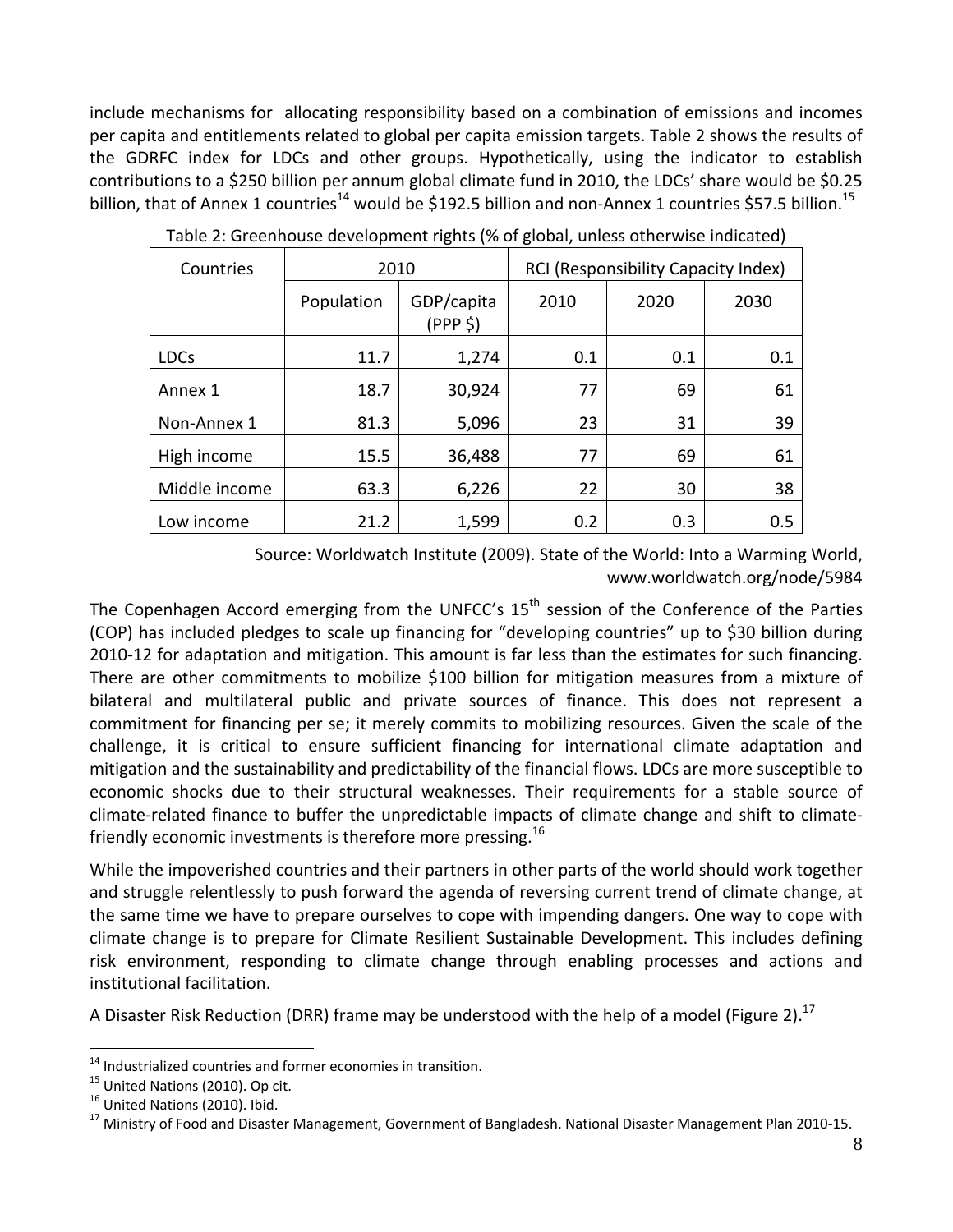

Figure 2: Disaster Risk Reduction Model

The model suggests certain actions to be taken at the household level. These are:

- $\triangleright$  Aware and assess household risks;
- $\triangleright$  Prepare for household level risk reduction and adaptation;
- $\triangleright$  Prepare to protect homestead from river/sea erosion;
- $\triangleright$  Raise homestead, tube well;
- $\triangleright$  Store seeds, essentials (emergency medicine, food, fodder etc.);
- $\triangleright$  Diversify crop/vegetable/alternate livelihoods;
- $\triangleright$  Plan/orient to evacuate children, elderly and persons with disability to shelters.